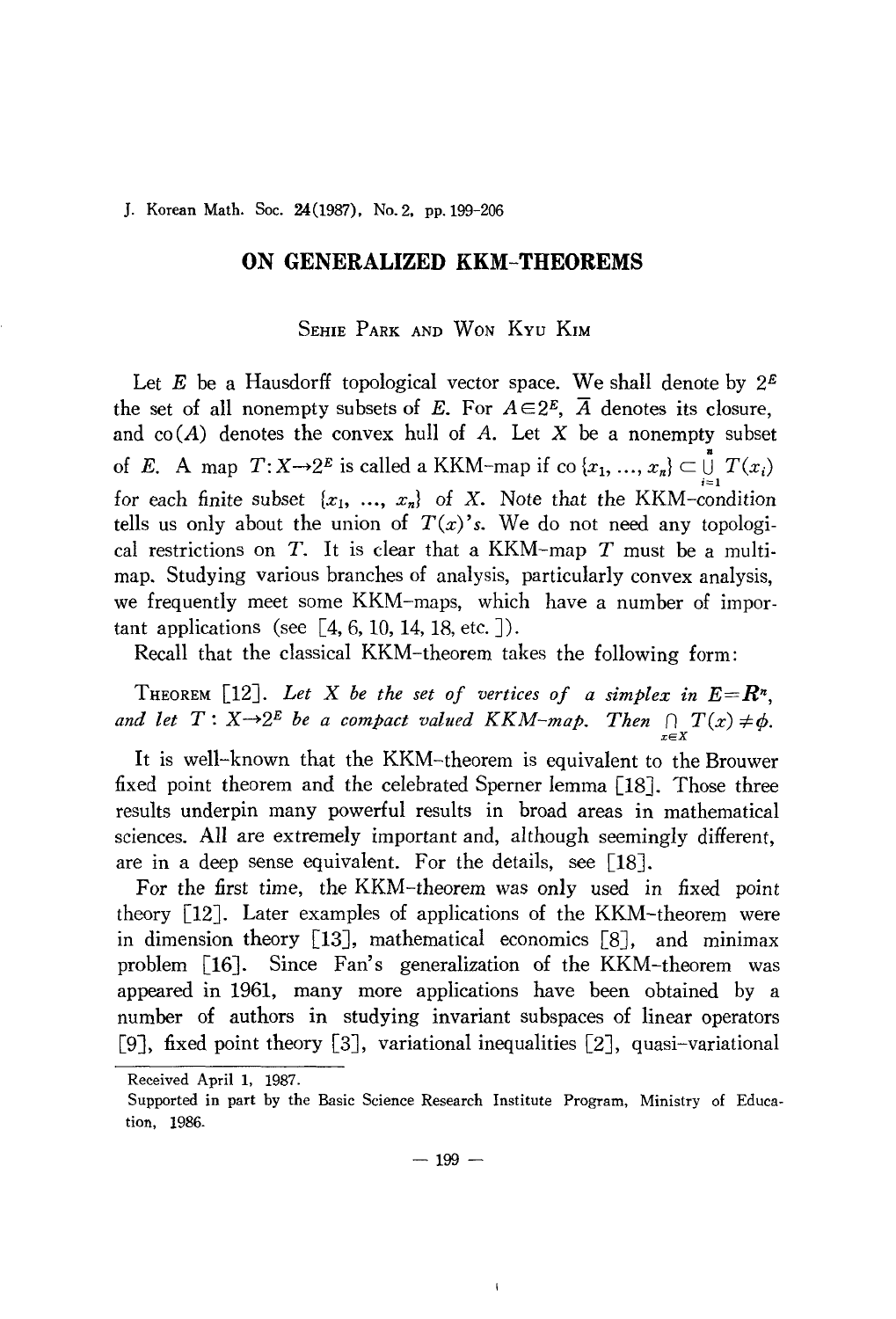inequalities [15], mathematical economics and game theory [1], and so on. Also many extensions of Fan's generalization have been obtained by a number of authors for various purposes, e.g., Brézis-Nirenberg-Stampacchia [2], Dugundji and Granas [4], Fan [6,7] and Lassonde [14].

The purpose of this paper is to generalize and unify numerous generalizations of the KKM-theorem. Before proceeding further, we quote the infinite dimensional version of the KKM-theorem due to Fan, which is the first basic theorem of this paper.

THEOREM 0 ([5J). *Let* X *be a subset of a Hausdorff topological vector space E*, and let  $T: X \rightarrow 2^E$  *be a closed valued KKM-map.* If  $T(x_0)$ *is compact for at least one*  $x_0 \in X$ , *then*  $\bigcap_{x \in X} T(x) \neq \emptyset$ .

There are two possibilities to generalize Theorem O. On the one hand, the closedness assumption on  $T(x)$  can be relaxed, e.g., finitely closedness [4J, relatively closedness [6J and compactly closedness [l4J. On the other hand, the compactness assumption on  $T(x_0)$  can also be relaxed. In fact, the requirement that  $T(x_0)$  be compact for some  $x_0 \in X$ is not always met in practice [2]. The compactness assumption only used to assure that any family of closed sets, having the finite intersection property, admits the whole intersection property. Therefore, we only need some weaker compactness assumptions to assure the whole intersection property, e.g.,  $c$ -compactness [14].

Now we introduce more general closedness conditions, which are relative versions of Dugundji-Granas  $\lceil 4 \rceil$  and Lassonde  $\lceil 14 \rceil$ .

DEFINITION. Let *Y* be a nonempty subset of a topological space *E.* A set  $X \subset Y$  is called a *finitely relatively closed* subset of Y if the intersection of X with any finite dimensional subspace  $F$  of  $E$  is a relatively closed subset of  $Y \cap F$ . A set  $X \subseteq Y$  is called a *compactly relatively closed* subset of Y if the intersection of X with any compact subset K of E is a relatively closed subset of  $Y \cap K$ .

Note that every finitely closed subset of  $E$  is necessarily finitely relatively closed, and every compactly closed subset of  $E$  is also compactly relatively closed. Moreover, every relatively closed subset is also finitely relatively closed and compactly relatively closed. Note that if Y is closed, then the relative versions of Definition are equivalent to the corresponding ones in [4,14].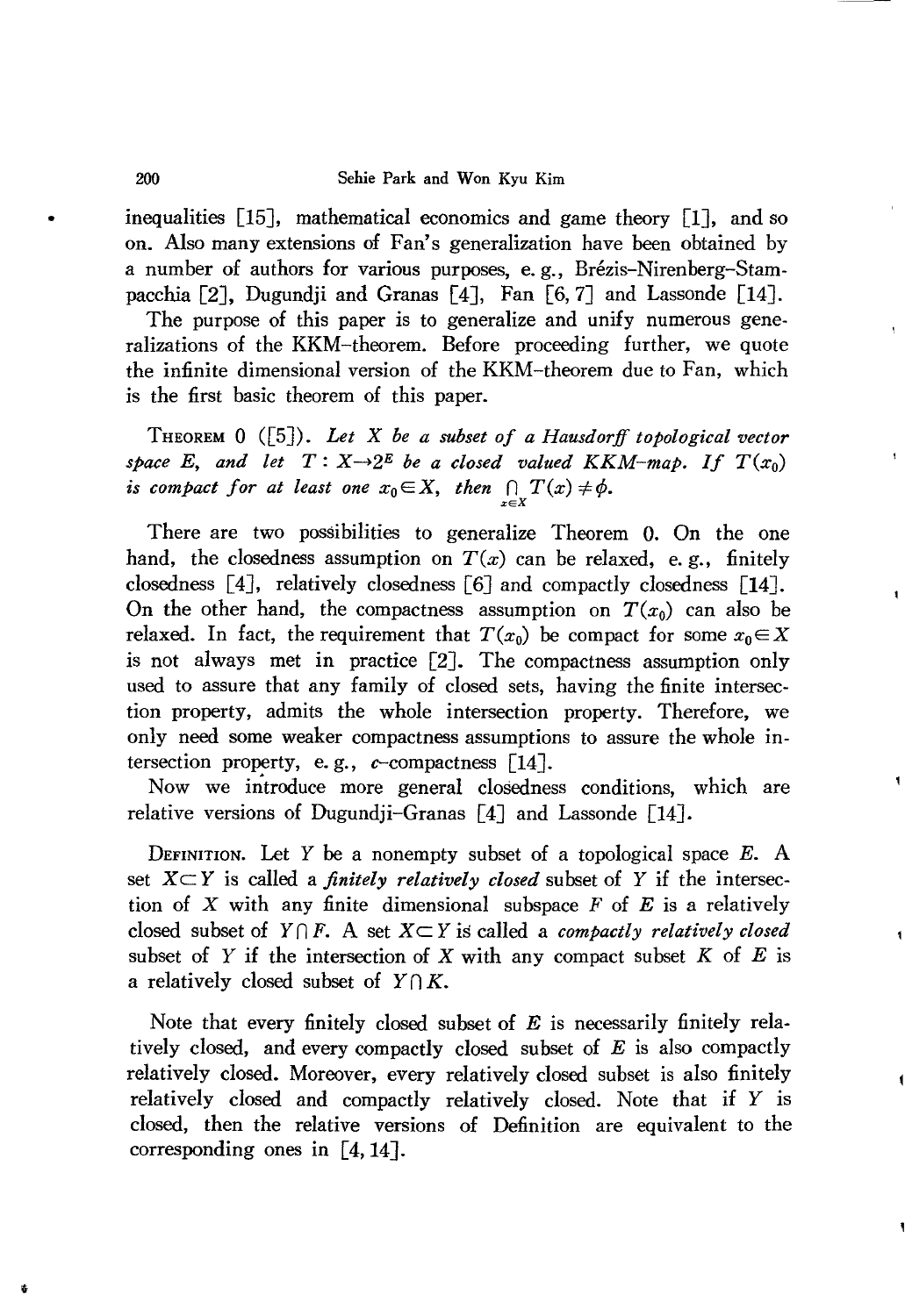Let Y be a nonempty subset of a Hausdorff topological vector space E. A set  $X \subset Y$  is called a *precompact* subset of Y if X is contained in some compact subset of  $Y$ . In other words, the closure of  $X$  is a compact subset of Y. Every compact set is clearly precompact, and every precompact set is not necessarily compact.

We are now ready to give generalizations of the KKM-theorem. Each<br>the following theorems contains Theorem 0 and the KKM-theorem of the following theorems contains Theorem 0 and the KKM-theorem as special cases.

LEMMA. *Let* Y *be a convex substet of a Hausdorff topological vector space* E, and  $\phi \neq X \subseteq Y$ . Let  $T: X \rightarrow 2^E$  be a KKM-map such that each *T(x) is a relatively closed subset of* Y. *Furthermore, assume that there exists a nonempty subset*  $X_0 \subset X$ , *contained in some precompact convex subset*  $Y_0$  *of*  $Y$ , *such that*  $\prod_{x \in X_0} T(x)$  *is a compact subset of*  $Y$ . *Then*  $\bigcap_{x\in X}T(x)\neq \phi.$ 

*Proof.* For any finite subset  $\{x_1, ..., x_n\}$  of X, let  $X_1 = X_0 \cup \{x_1, ..., x_n\}$  $x_n$ ). Since Y<sub>0</sub> is a precompact convex subset of Y, the convex hull of  $\overline{Y_0} \cup \{x_1, ..., x_n\}$  is also a compact convex subset of *Y*, and denote it by *K.* For each  $y \in X_1$ , let  $G(y) = T(y) \cap K$ . Since  $T(y)$  is closed in *Y*, and *K* is a compact subset of *Y*, each  $G(y)$  is also compact. Furthermore, since  $T$  is a KKM-map, we can easily show that  $G$  is also a KKM-map. Therefore, by Theorem 0, we have  $\bigcap_{y \in X_1} G(y) \neq \phi$ . Hence we have

$$
\phi \neq \bigcap_{x \in X_1} G(x) = \bigcap_{x \in X_1} T(x) \cap K
$$
  
\n
$$
\subset \bigcap_{x \in X_0} \overline{T(x)} \cap T(x_1) \cap \cdots \cap T(x_n).
$$

Let C denote the compact set  $\prod_{x \in X_0} T(x)$ . Then we have  $\prod_{i=1}^n T(x_i) \cap C \neq \emptyset$ for every finite subset  $\{x_1, ..., x_n\} \subset X$ . Since each  $T(x)$  is a relatively closed subset of Y and C is a compact subset of Y, each  $T(x) \cap C$  is also a compact subset of *Y*. Since the family  $\{T(x) \cap C | x \in X\}$  has the finite intersection property, we have

$$
\bigcap_{x\in X}T(x)\cap C=\bigcap_{x\in X}T(x)\neq\phi.
$$

This completes the proof.

REMARK. In a recent paper  $[7]$ , Fan shows the contrapositive of a weaker form of the above lemma by using the KKM-theorem with a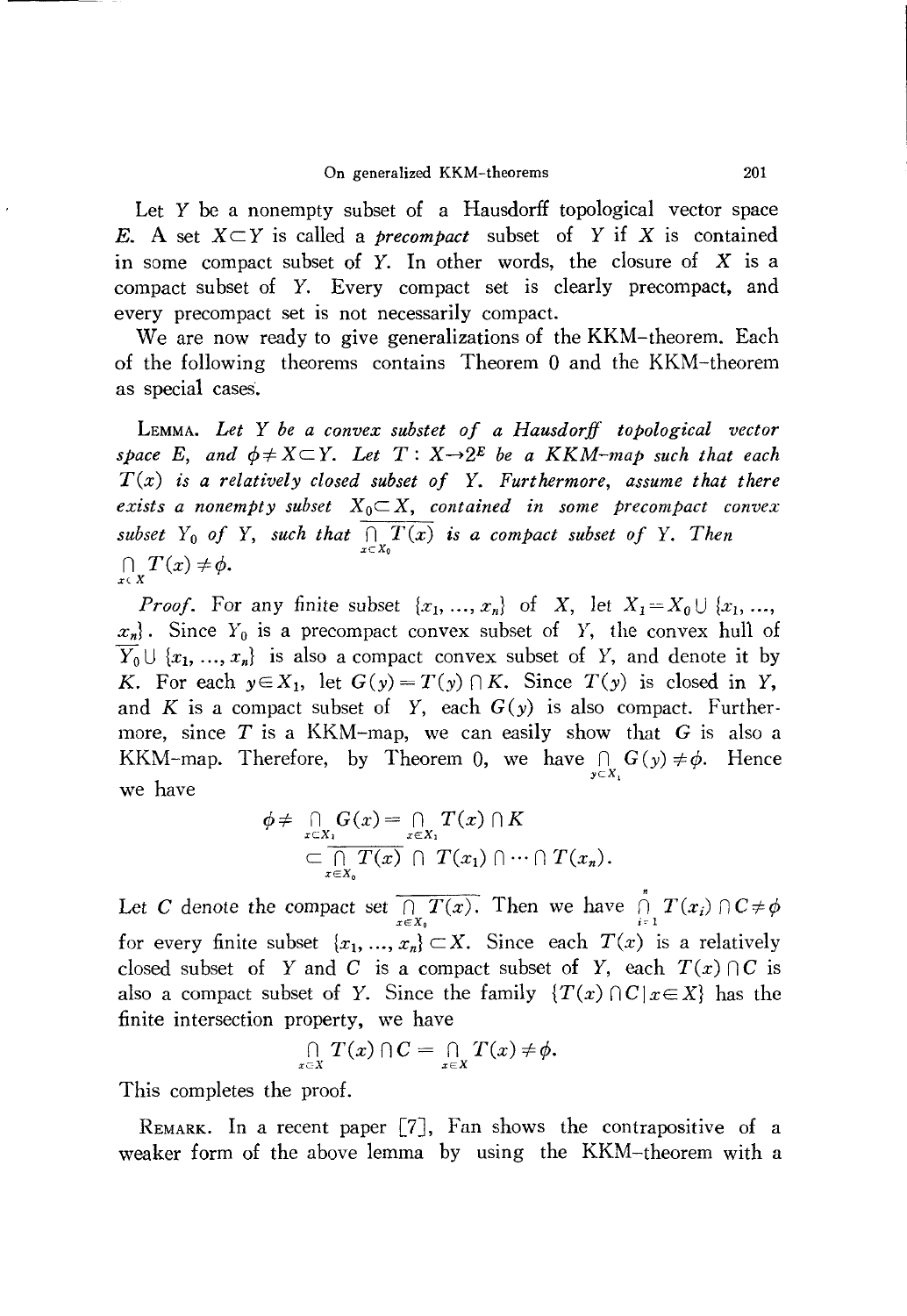lemma.

THEOREM 1. *Let* Y *be a convex subset of a Hausdorff topological vector space* E, and  $\phi \neq X \subseteq Y$ . Let  $T: X \rightarrow 2^E$  be a KKM-map such *that each T(x) is a finitely relatively closed subset of* Y. *Furthermore, assume the following:*

(1) There exists a nonempty finite dimensional set  $X_0 \subset X$ , contained *in* some precompact convex subset of Y, such that  $\prod_{x \in Y} T(x)$  is a compact *subset of* Y.

(2) *For every line segment L of* E *we have*  $\overline{(\bigcap\limits_{x\in X\cap L}T(x))}\cap L=\bigcap\limits_{x\in X\cap L}T(x)\cap L.$ *Then*  $\bigcap_{x \in X} T(x) \neq \emptyset$ .

*Proof.* The conclusion holds in finite dimensional case by Lemma. Let  ${E_i | i \in I}$  be the class of all finite dimensional subspaces of *E*, containing  $X_0$  as subset, ordered by inclusion, i.e.,  $i \geq j$  if and only if  $E_j \subset E_i$ . Then, by the finite dimensional case, for each  $i \in I$  there exists a point

$$
y_i\mathop{\subseteq}\limits_{x\in X\cap E_i}T(x)\cap E_i.
$$

Let  $\phi_i = \{y_j | j \ge i\}$  for each  $i \in I$ . Then the family  $\{\phi_i | i \in I\}$  has the finite intersection property and  $\phi_i \subset \bigcap_{x \in X_0} T(x)$  for each  $i \in I$ . Since  $\prod_{x \in X_0} T(x)$  is compact,  $\bigcap_{i \in I} \overline{\phi_i} \neq \phi$ , so there exists a point  $y \in \bigcap_{i \in I} \overline{\phi_i}$ . We show that *y* is contained in each  $T(x)$ . For any  $x \in X$ , we consider the line segment L, which joins x and y. Then L is contained in some  $F_i$ for sufficiently large  $i \in I$ . Hence, we have

$$
y \in \overline{\phi_i} \cap L \subset \overline{(\bigcap_{z \in X \cap L} T(z))} \cap L
$$
  

$$
\subset (\overline{\bigcap_{z \in X \cap L} T(z)}) \cap L
$$
  

$$
= \bigcap_{z \in X \cap L} T(z) \cap L.
$$

Therefore  $y \in T(x)$ , and consequently  $y \in \bigcap_{x \in X} T(x)$ . This completes the proof.

In case of  $Y=E$  in Theorem 1, we obtain the following generalization of the Brezis-Nirenberg-Stampacchia lemma [2J.

COROLLARY 2. *Let* X *be a nonempty subset of a Hausdorff topological*

202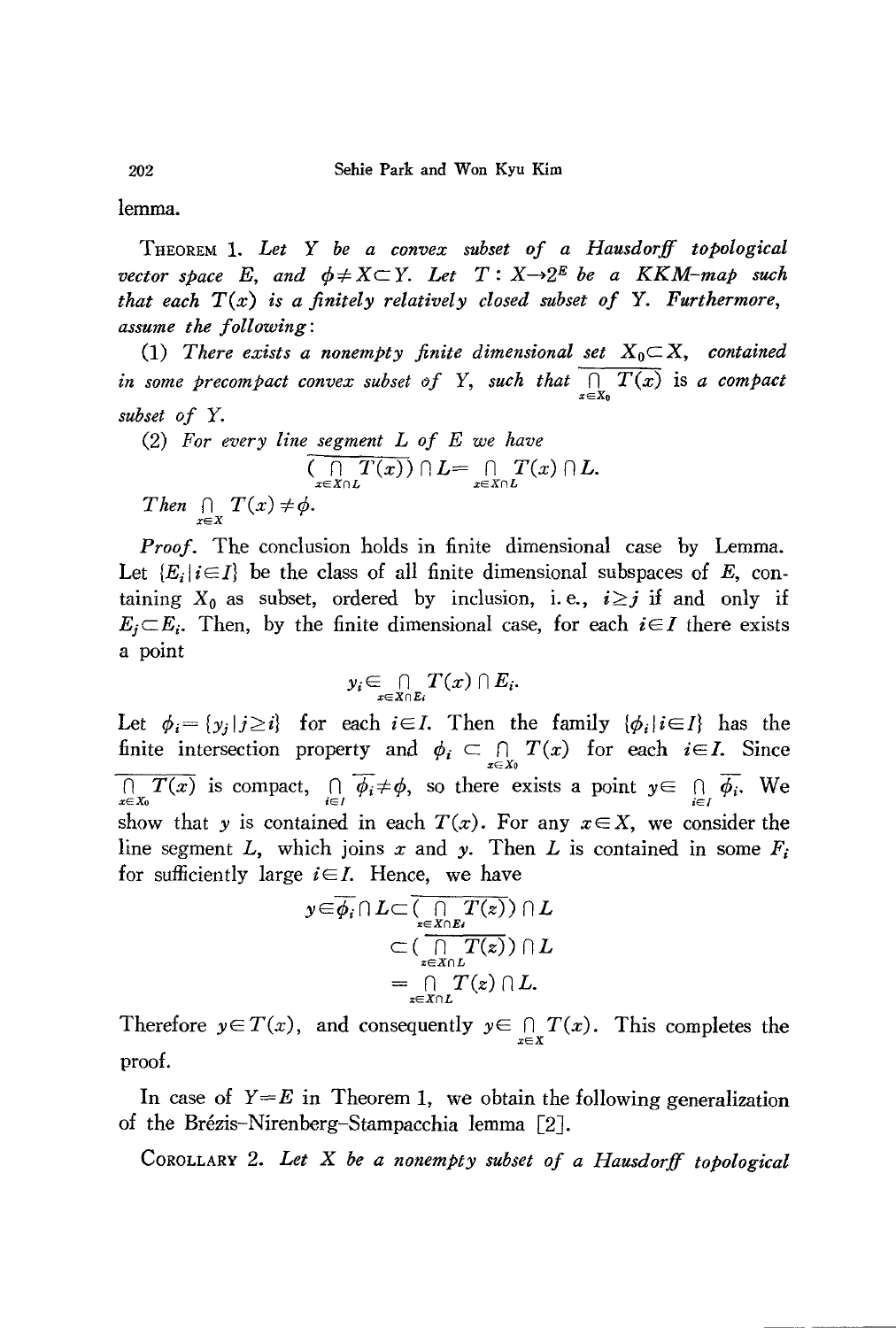*vector space*  $E$ *, and let*  $T: X \rightarrow 2^E$  *be a KKM-map such that each*  $T(x)$ *is finitely closed. Furthermore, assume the following:*

(1) *There exists a nonempty finite dimensional set*  $X_0 \subset X$ , *contained in* some precompact convex subset of E, such that  $\prod_{x \in X} T(x)$  is compact.

(2) *For every line segment L of* E *we have*

$$
\overline{\bigcap_{x \in X \setminus L} T(x)} \cap L = \bigcap_{x \in X \cap L} T(x) \cap L.
$$
  
Then  $\bigcap_{x \in X} T(x) \neq \phi$ .

REMARKS. (i) In Theorem 1 and Corollary 2, the condition (2) can be replaced by the following without affecting the conclusion.

(2') For every finite dimensional subspace *E;* of *E* we have

$$
\overline{(\bigcap_{x\in X\cap E_i}T(x))} \cap E_i = \bigcap_{x\in X\cap E_i}T(x) \cap E_i.
$$

(ii) Theorem 1 and Corollary 2 are generalizations of the Brézis-Nirenberg-Stampacchia lemma  $\lceil 2 \rceil$ . In fact, the authors used the following strong conditions instead of  $(1)$  and  $(2)$   $($ or  $(2')$  $):$ 

(a)  $T(x_0)$  is compact for some  $x_0 \in X$ .

(b) For every convex subset  $D$  of  $E$ ,

$$
\overline{(\bigcap_{x \in X \cap D} T(x)} \cap D = \bigcap_{x \in X \cap D} T(x) \cap D.
$$

(iii) The Brézis-Nirenberg-Stampacchia lemma has often been used in recent papers [10, 17, etc]. Hence we can generalize the results of those papers by relaxing the hypotheses.

Now we prove the following intersection property by using the compactly relatively closedness concept:

THEOREM 3. Let Y be a convex subset of a Hausdorff topological vector *space* E, and  $\phi \neq X \subset Y$ . Let  $T: X \rightarrow 2^E$  be a KKM-map such that each *T(x) is a compactly relatively closed subset of* Y. *Furthermore, assume that there exists a nonempty set*  $X_0 \subset X$ , *contained in some precompact convex subset*  $Y_0$  *of*  $Y$  *such that*  $\prod_{x \in X_0} T(x)$  *is a compact subset of*  $Y$ .

*Then*  $\bigcap_{x \in X} T(x) \neq \phi$ .

*Proof.* Let  $\{x_1, ..., x_n\}$  be a finite subset of X. Since  $Y_0$  is a precompact convex subset of Y, the convex hull K of  $\overline{Y_0} \cup \{x_1, ..., x_n\}$  is a compact convex subset of Y. Now we define a multimap  $G: X \cap K \rightarrow$ 2<sup>E</sup> by  $G(y) = T(y) \cap K$  for each  $y \in X \cap K$ . Since  $T(y)$  is compactly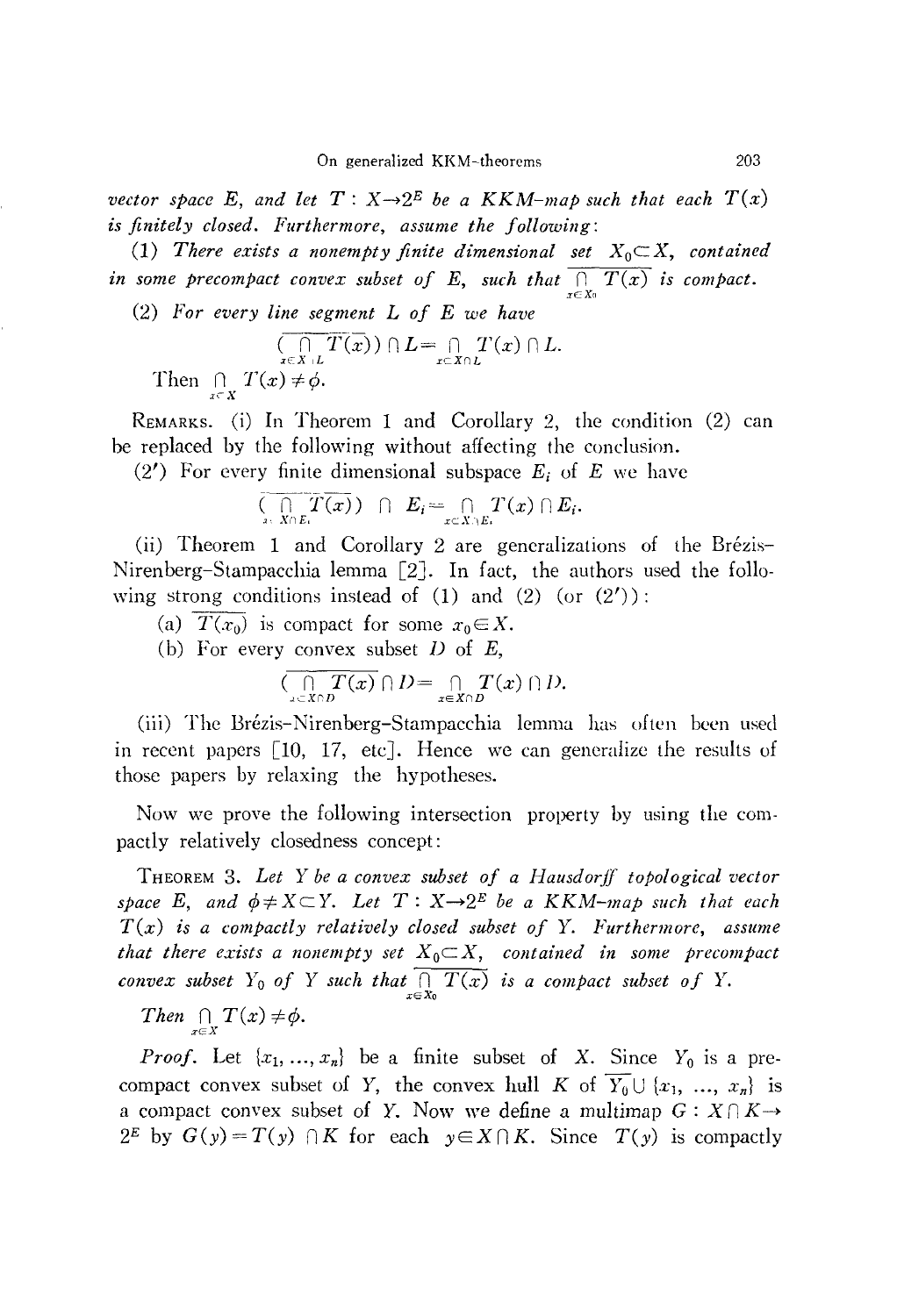closed in  $Y$ ,  $G(y)$  is a compact subset of Y. Moreover, the multimap G is clearly a KKM-map. Therefore, by Theorem  $0, \bigcap_{x \in X \cap K} G(x) \neq \emptyset$ . Since

$$
\phi \neq \bigcap_{x \in X \cap K} G(x) = \bigcap_{x \in X \cap K} T(x) \cap K
$$
  

$$
\subset \overline{(\bigcap_{x \in X_0} T(x))} \cap T(x_1) \cap \cdots \cap T(x_n)
$$

for every finite subset  $\{x_1, ..., x_n\}$  of X, we have

$$
\bigcap_{i=1}^n T(x_i) \cap \overline{(\bigcap_{x \in X_0} T(x))} \neq \phi.
$$

Since each  $T(x)$  is a compactly relatively closed subset of Y and  $\overline{f(x)}$  is a compact subset of Y, we have

$$
\bigcap_{x\in X}T(x)\cap(\overline{\bigcap_{x\in X_0}T(x)})=\bigcap_{x\in X}T(x)\neq\phi.
$$

This completes the proof.

REMARKS. (i) Theorem 3 is clearly a generalization of the previous lemma, so Theorem 3 includes generalizations of the KKM-theorem due to Fan  $\lceil 5, 6, 7 \rceil$ .

(ii) In Theorem 3, the compactness of  $\prod_{x \in X_0} T(x)$  does not exclude the possibility that it is empty. However, the conclusion  $\bigcap_{x \in \mathcal{F}} T(x) \neq \emptyset$  of the theorem implies that  $\prod_{x \in X_0} T(x)$  is necessarily nonempty.

COROLLARY 4. *Let* X *be a nonempty subset of a Hausdorff topological vector space* E, and let  $T: X \rightarrow 2^E$  be a KKM-map such that each  $T(x)$ *is compactly closed.* Assume *that there exists a nonempty subset*  $X_0 \subset X$ , *contained in some precompact convex subset of* E, such that  $\overline{\bigcap_{x\in X_0} T(x)}$  is *compact. Then*  $\bigcap_{x \in X} T(x) \neq \emptyset$ .

COROLLARY 5. *Let* X *be a nonempty subset of a Hausdorff topological vector space* E, and let  $T: X \rightarrow 2^E$  *be a*  $KKM$ -map such that each  $T(x)$ *is compactly closed. If*  $\overline{T(x_0)}$  *is compact for some*  $x \in X$ *, then*  $\bigcap_{x \in X} T(x)$   $\neq \emptyset$ *.*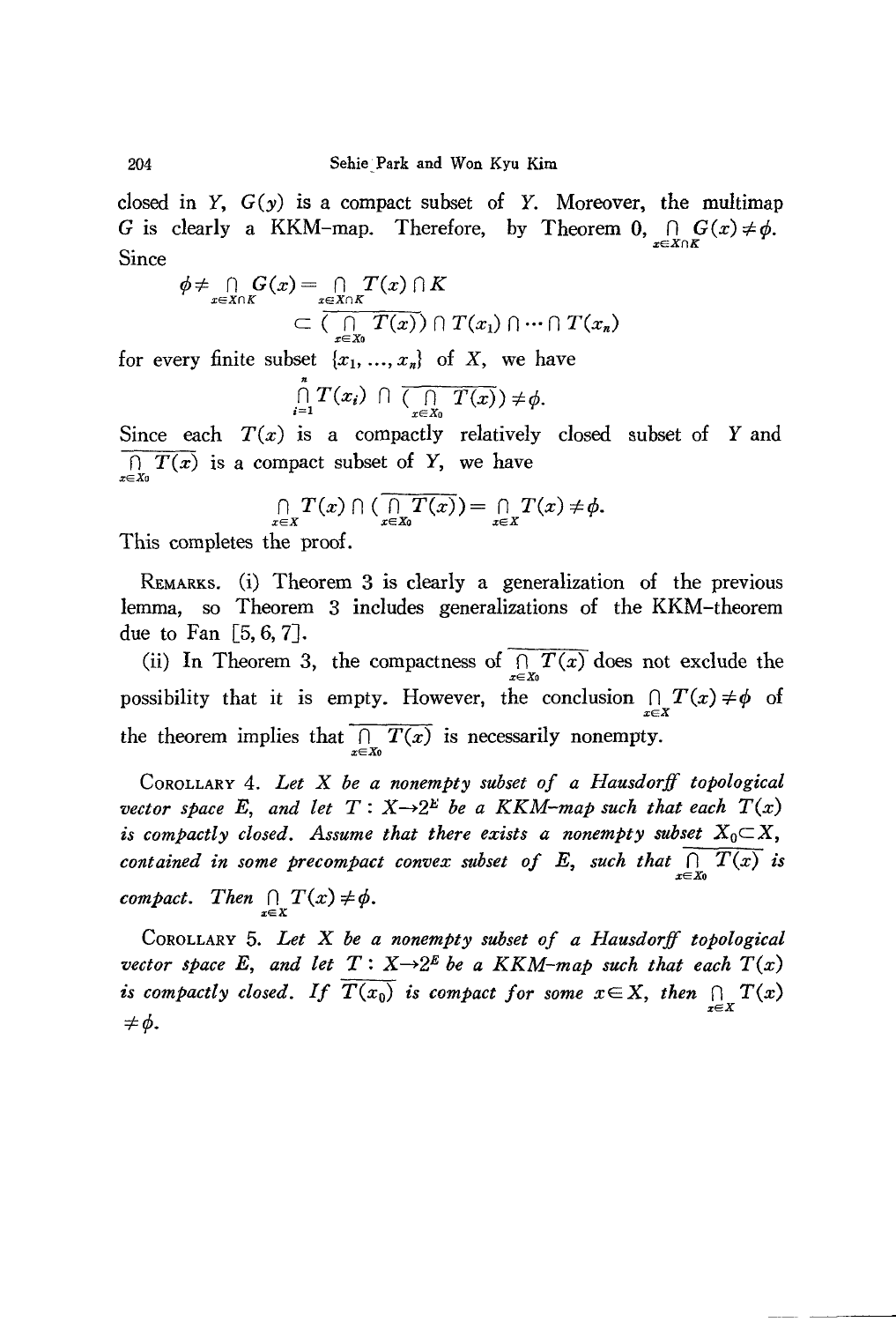## References

- 1. ]. P. Aubin, *Applied Abstract Analysis,* \\'iley-Interscience, New York, 1977-
- 2. II. Brézis, L. Nirenberg, and G. Stampacchia, *A remark on Ky Fan's minima.r principle,* BoIl. Un. Mat. Ital. 6 (1972), 293-300.
- 3. F. E. Browder, *The jixed point theory 0/ multi-'1.'alued mappings in topological vector spaces,* Math. Ann. **177** (1968), 283-301-
- 4. ]. Dugundji and A. Granas, *KKM-maps and variational inequalities,* Ann. Scuola Norm. Sup. Pisa 5 (1978), 679-682.
- 5. K. Fan, *A generalization of Tychonoff's fixed point theorem,* Math. Ann. **142** (1961), 305-310.
- 6. --, *Fixed point and related theorems for 1I0ncompact convex sets,* "Game theory and related topics," (Eds. O. Moeschlin, D. Pallaschke), North-Holland, (1979), 151-156.
- 7. --, *Some properties 0/ convex sets related to fixed point theorems,* Math. Ann. 266 (1984), 519-537.
- 8. D. Gale, *The law of supply and demand,* 1\lath. Scand. 3 (1955), 155-169.
- 9. 1. S. Iohvidov, *On a lemma 0/ Ky Fan generalizing the fixed point principle 0/ A. N. Tihonov,* Soviet 1\lath. Dokl. 5 (1964), 1523-1526.
- 10. J.L. Joly and U. Mosco, *A propos de l'existence et de la régularité des solutions de certaines inequations quasi-varialionnel,* ]. Functional Analysis 34 (1979), 107-137.
- 11. W. K. Kim, *Som.:: applications of Brezis-Nirenberg-Stampacchia's lemma,* Res. Review Chungbuk Nat. Univ. 28 (1984), 123-126.
- 12. B. Knaster, C. Kuratowski, and S. Mazurkiewicz, *Ein Beu'ei* s *des Fixpunktsatzes fur n-dimensionale simplexe,* Fund. 1\lalh. **14** (1929), 132-137.
- 13. K. Kuratowski, *Topology I*, Academic Press, New York, 1968.
- 14. 1\1. Lassonde, *Oil the use of KKM-multi/unctions in fixed point theory and related topics*, J. Math. Anal. Appl. 97 (1983), 151-201.
- 15. U. Mosco, *Implicit variational problems and quasi-variational inequalities,* Lecture Notes in Math. 543, Springer (1976), 83-156.
- 16. M. Sion, *On general minimax theorems,* Pac. ]. Math. 8 (1958), 171-176.
- 17. E.Tarafdar and H.B. Thompson, *On Ky Fan's minimax principle,* ]. Austral. Math. Soc. (Series A) 26 (1978), 220-226.
- 18. W. 1. Zangwill and C. B. Garcia, *Pathways to solutions, fixed points, and equilibria,* Prentice-Hall, Inc., Englewood Cliffs, 1981.

Seoul National University Seoul 151, Korea